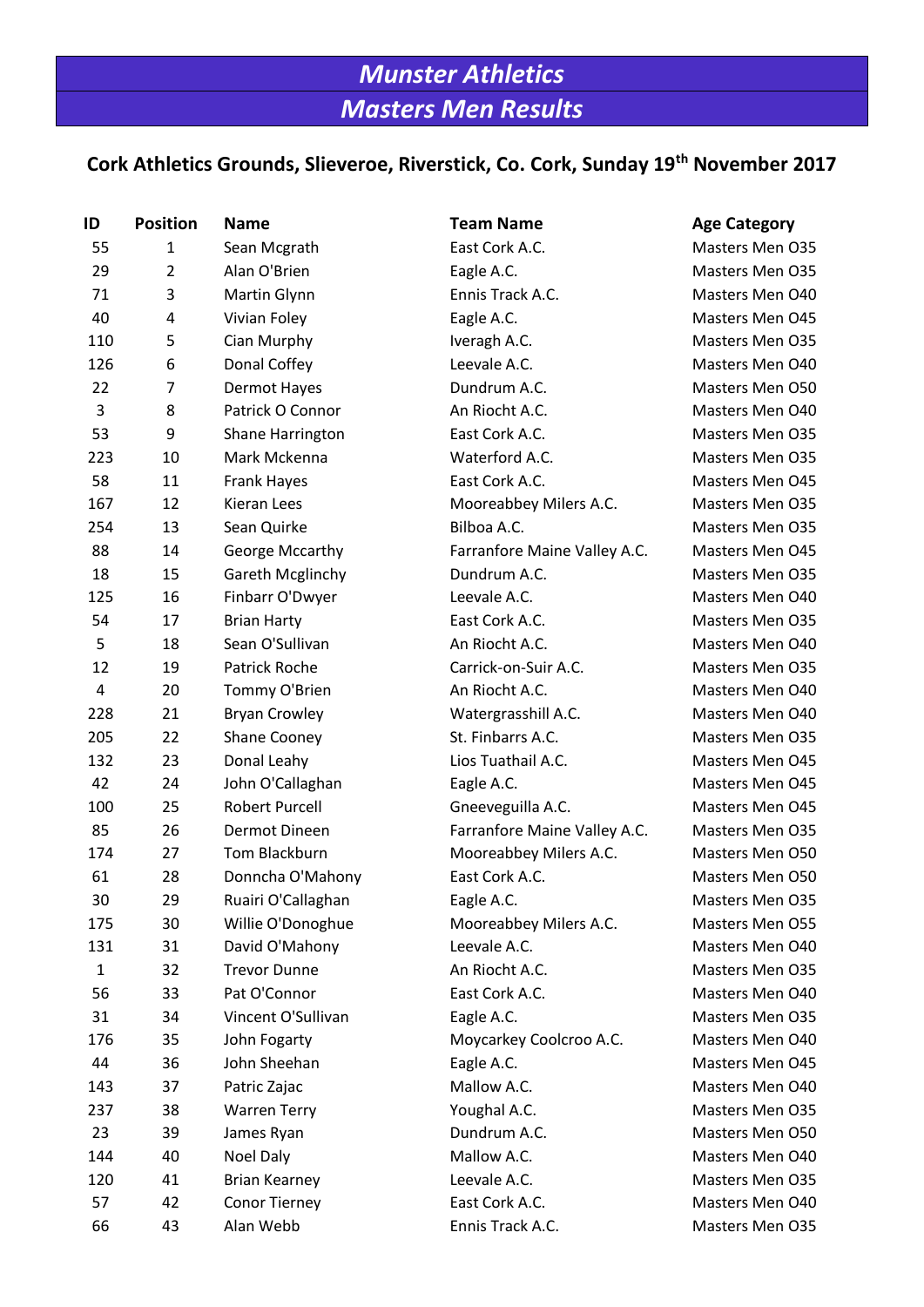| 168            | 44 | Kevin Patrick Lenihan   | Mooreabbey Milers A.C.        | Masters Men O35 |
|----------------|----|-------------------------|-------------------------------|-----------------|
| 256            | 45 | <b>Trevor White</b>     | St. Cronans A.C.              | Masters Men O50 |
| $\overline{2}$ | 46 | <b>Trevor Leen</b>      | An Riocht A.C.                | Masters Men O40 |
| 130            | 47 | Micheal Lucey           | Leevale A.C.                  | Masters Men 045 |
| 151            | 48 | Padraic Birmingham      | Mallow A.C.                   | Masters Men 045 |
| 233            | 49 | Ray Hahesy              | West Waterford A.C.           | Masters Men O50 |
| 156            | 50 | Edwin Cashman           | Midleton A.C.                 | Masters Men O35 |
| 145            | 51 | Peader Lucey            | Mallow A.C.                   | Masters Men O40 |
| 231            | 52 | Michael Dunford         | West Waterford A.C.           | Masters Men O50 |
| 80             | 53 | Johnny Murphy           | Ennis Track A.C.              | Masters Men O50 |
| 104            | 54 | Darren Flynn            | Grange/Fermoy A.C.            | Masters Men O40 |
| 195            | 55 | Billy O Brien           | Skibbereen A.C.               | Masters Men O35 |
| 43             | 56 | Colin O'Herlihy         | Eagle A.C.                    | Masters Men 045 |
| 260            | 57 | Kevin Griffin           | An Riocht A.C.                | Masters Men O55 |
| 79             | 58 | Pat Morrissey           | Ennis Track A.C.              | Masters Men O50 |
| 155            | 59 | Derek Ahern             | Midleton A.C.                 | Masters Men O35 |
| 28             | 60 | Jerome Mccarthy         | Eagle A.C.                    | Masters Men O35 |
| 117            | 61 | James Kenny             | Kilmurray/Ibrick/N.Clare A.C. | Masters Men O60 |
| 116            | 62 | John O Gorman           | Kilmurray/Ibrick/N.Clare A.C. | Masters Men O50 |
| 255            | 63 | Ambrose Heagney         | Kilnaboy A.C.                 | Masters Men O55 |
| 127            | 64 | <b>Alfie Davis</b>      | Leevale A.C.                  | Masters Men O40 |
| 213            | 65 | Stephen Geoghegan       | St. Finbarrs A.C.             | Masters Men 045 |
| 142            | 66 | John Hogan              | Mallow A.C.                   | Masters Men O40 |
| 247            | 67 | Paul Curley             | Youghal A.C.                  | Masters Men O50 |
| 234            | 68 | Joe Gough               | West Waterford A.C.           | Masters Men O60 |
| 97             | 69 | Shane Hanley            | Galtee Runners A.C.           | Masters Men O40 |
| 95             | 70 | George Wiley            | Galtee Runners A.C.           | Masters Men O35 |
| 86             | 71 | Brendan Lynch           | Farranfore Maine Valley A.C.  | Masters Men O40 |
| 166            | 72 | Padraig Sheehan         | Millstreet A.C.               | Masters Men O50 |
| 258            | 73 | Dave Condon             | Leevale A.C.                  | Masters Men O35 |
| 244            | 74 | <b>Edmond Nicholson</b> | Youghal A.C.                  | Masters Men O45 |
| 59             | 75 | Denis Mccarthy          | East Cork A.C.                | Masters Men O50 |
| 219            | 76 | Eamonn Mcevoy           | St. Finbarrs A.C.             | Masters Men O60 |
| 150            | 77 | Nick Darmody            | Mallow A.C.                   | Masters Men 045 |
| 81             | 78 | Michael Clune           | Ennis Track A.C.              | Masters Men O55 |
| 24             | 79 | Michael Moore           | Dundrum A.C.                  | Masters Men O55 |
| 107            | 80 | Brian O'Connor          | Grange/Fermoy A.C.            | Masters Men O45 |
| 35             | 81 | Darren Casey            | Eagle A.C.                    | Masters Men O40 |
| 238            | 82 | <b>Thomas Barry</b>     | Youghal A.C.                  | Masters Men O35 |
| 162            | 83 | Edmond O'Sullivan       | Midleton A.C.                 | Masters Men O55 |
| 146            | 84 | Eamonn Nagle            | Mallow A.C.                   | Masters Men O40 |
| 185            | 85 | <b>Conor Manning</b>    | North Cork A.C.               | Masters Men O40 |
| 106            | 86 | Mike Walsh              | Grange/Fermoy A.C.            | Masters Men 045 |
| 210            | 87 | Donal Murray            | St. Finbarrs A.C.             | Masters Men O40 |
| 225            | 88 | Conor Buckley           | Watergrasshill A.C.           | Masters Men O35 |
| 248            | 89 | Edward O'Regan          | Youghal A.C.                  | Masters Men O55 |
| 32             | 90 | Ian Roche               | Eagle A.C.                    | Masters Men O35 |
| 196            | 91 | Kieran Murphy           | St. Catherines A.C.           | Masters Men O40 |
| 161            | 92 | Mike Hallahan           | Midleton A.C.                 | Masters Men O50 |
| 47             | 93 | Steve Chrysanthou       | Eagle A.C.                    | Masters Men O55 |
| 96             | 94 | Neil Quinlan            | Galtee Runners A.C.           | Masters Men O35 |
|                |    |                         |                               |                 |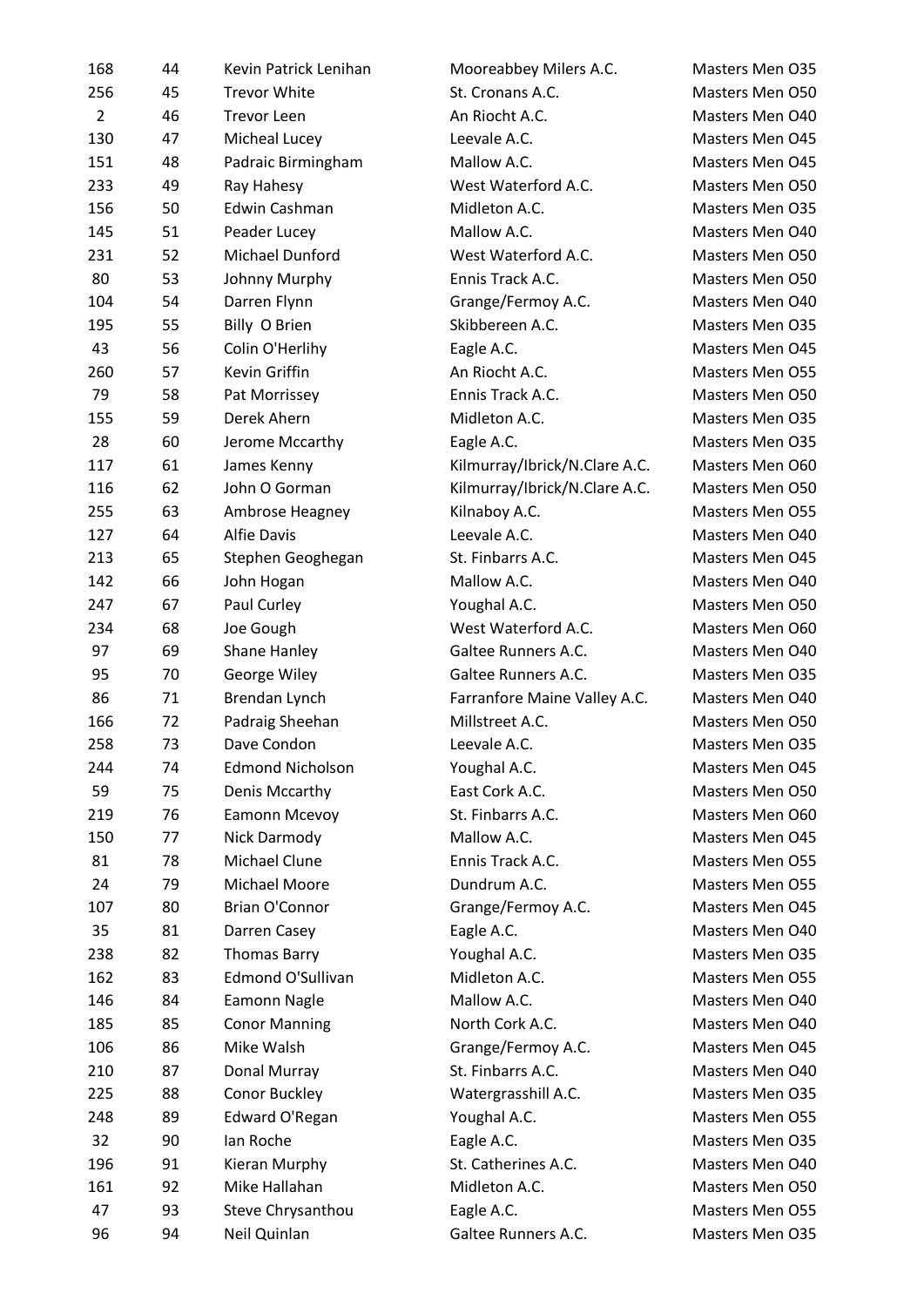| 243 | 95  | lan Murphy            | Youghal A.C.                  | Masters Men 045 |
|-----|-----|-----------------------|-------------------------------|-----------------|
| 198 | 96  | Kieran Harte          | St. Catherines A.C.           | Masters Men O50 |
| 160 | 97  | <b>Barry Williams</b> | Midleton A.C.                 | Masters Men O50 |
| 220 | 98  | Dan Kennedy           | St. Finbarrs A.C.             | Masters Men O65 |
| 216 | 99  | Dave O'Regan          | St. Finbarrs A.C.             | Masters Men O50 |
| 147 | 100 | John Collins          | Mallow A.C.                   | Masters Men O40 |
| 82  | 101 | Jimmy Doyle           | Ennis Track A.C.              | Masters Men O55 |
| 39  | 102 | Ruairi Egan           | Eagle A.C.                    | Masters Men 045 |
| 217 | 103 | Tony O'Brien          | St. Finbarrs A.C.             | Masters Men O55 |
| 83  | 104 | Conor Flynn           | Ennis Track A.C.              | Masters Men O60 |
| 52  | 105 | Pat Twomey            | Eagle A.C.                    | Masters Men O65 |
| 152 | 106 | <b>Barry Murphy</b>   | Mallow A.C.                   | Masters Men 045 |
| 109 | 107 | Morris Tobin          | Grange/Fermoy A.C.            | Masters Men O65 |
| 84  | 108 | Sean Whelan           | Ennis Track A.C.              | Masters Men O65 |
| 99  | 109 | Denis Davern          | Galtee Runners A.C.           | Masters Men O50 |
| 51  | 110 | Ken Higgs             | Eagle A.C.                    | Masters Men O65 |
| 46  | 111 | Denis Looney          | Eagle A.C.                    | Masters Men O50 |
| 232 | 112 | Martin Tobin          | West Waterford A.C.           | Masters Men O50 |
| 75  | 113 | Feargal Mcgrath       | Ennis Track A.C.              | Masters Men 045 |
| 49  | 114 | Andrew O'Farrell      | Eagle A.C.                    | Masters Men O60 |
| 222 | 115 | Donal O'Brien         | St. Nicholas A.C.             | Masters Men O65 |
| 115 | 116 | James Sexton          | Kilmurray/Ibrick/N.Clare A.C. | Masters Men O60 |
| 102 | 117 | <b>Tony Buckley</b>   | Gneeveguilla A.C.             | Masters Men 075 |

## **Masters Men O35**

| <b>Position</b> | <b>Name</b>           | <b>Team Name</b>             | County   |
|-----------------|-----------------------|------------------------------|----------|
| 1               | Sean Mcgrath          | East Cork A.C.               | Cork     |
| $\overline{2}$  | Alan O'Brien          | Eagle A.C.                   | Cork     |
| 3               | Cian Murphy           | Iveragh A.C.                 | Kerry    |
| 4               | Shane Harrington      | East Cork A.C.               | Cork     |
| 5               | Mark Mckenna          | Waterford A.C.               | Waterfo  |
| 6               | Kieran Lees           | Mooreabbey Milers A.C.       | Tipperar |
| $\overline{7}$  | Sean Quirke           | Bilboa A.C.                  | Limerick |
| 8               | Gareth Mcglinchy      | Dundrum A.C.                 | Tipperar |
| 9               | <b>Brian Harty</b>    | East Cork A.C.               | Cork     |
| 10              | <b>Patrick Roche</b>  | Carrick-on-Suir A.C.         | Tipperar |
| 11              | Shane Cooney          | St. Finbarrs A.C.            | Cork     |
| 12              | Dermot Dineen         | Farranfore Maine Valley A.C. | Kerry    |
| 13              | Ruairi O'Callaghan    | Eagle A.C.                   | Cork     |
| 14              | <b>Trevor Dunne</b>   | An Riocht A.C.               | Kerry    |
| 15              | Vincent O'Sullivan    | Eagle A.C.                   | Cork     |
| 16              | <b>Warren Terry</b>   | Youghal A.C.                 | Cork     |
| 17              | <b>Brian Kearney</b>  | Leevale A.C.                 | Cork     |
| 18              | Alan Webb             | Ennis Track A.C.             | Clare    |
| 19              | Kevin Patrick Lenihan | Mooreabbey Milers A.C.       | Tipperar |
| 20              | Edwin Cashman         | Midleton A.C.                | Cork     |
| 21              | Billy O Brien         | Skibbereen A.C.              | Cork     |
| 22              | Derek Ahern           | Midleton A.C.                | Cork     |
| 23              | Jerome Mccarthy       | Eagle A.C.                   | Cork     |
| 24              | George Wiley          | Galtee Runners A.C.          | Cork     |
| 25              | Dave Condon           | Leevale A.C.                 | Cork     |

# 1 East Cork A.C. Cork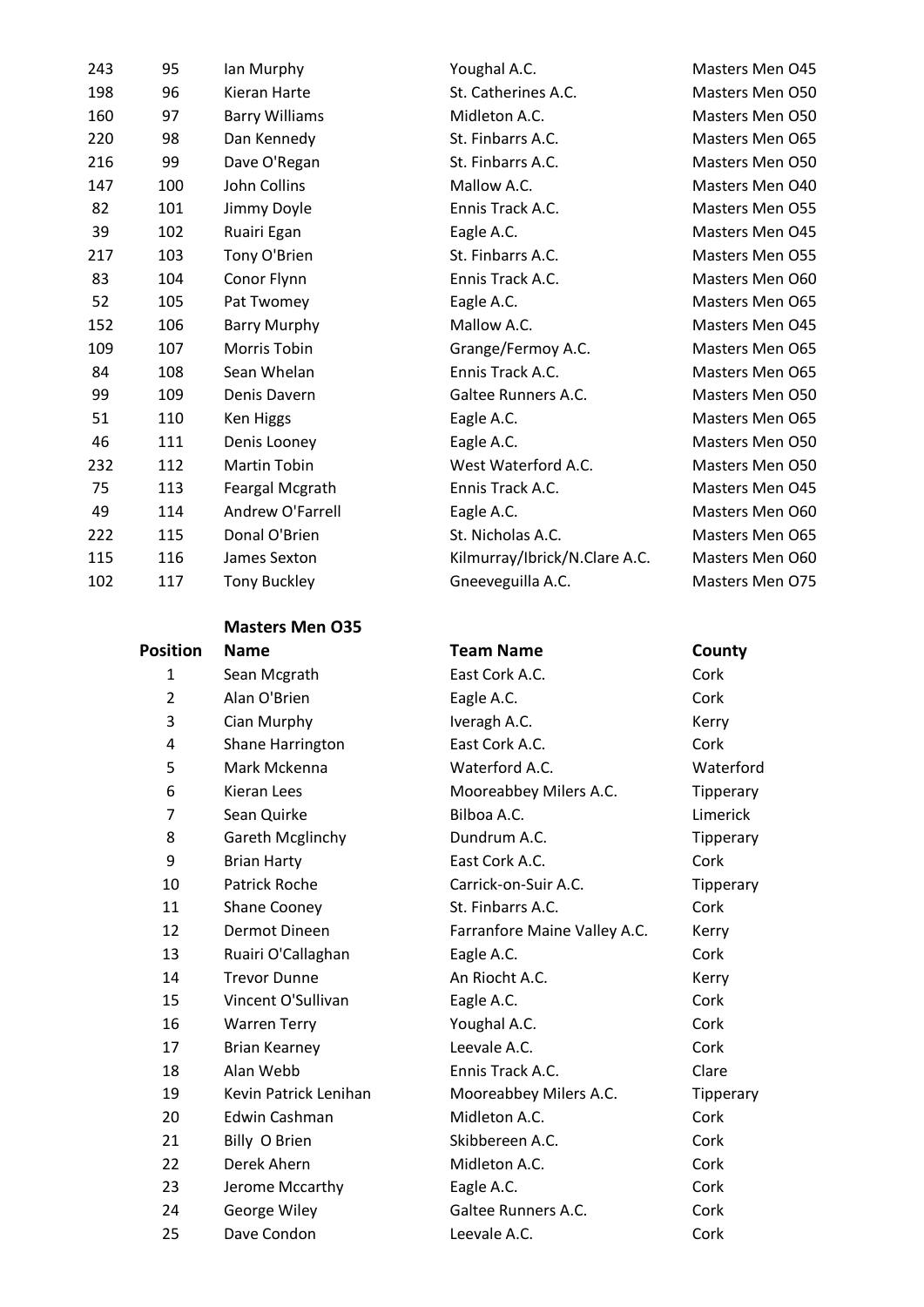| 26              | <b>Thomas Barry</b>     | Youghal A.C.                 | Cork      |
|-----------------|-------------------------|------------------------------|-----------|
| 27              | Conor Buckley           | Watergrasshill A.C.          | Cork      |
| 28              | Ian Roche               | Eagle A.C.                   | Cork      |
| 29              | Neil Quinlan            | Galtee Runners A.C.          | Cork      |
|                 | <b>Masters Men O40</b>  |                              |           |
| <b>Position</b> | <b>Name</b>             | <b>Team Name</b>             | County    |
| 1               | Martin Glynn            | Ennis Track A.C.             | Clare     |
| $\overline{2}$  | Donal Coffey            | Leevale A.C.                 | Cork      |
| 3               | Patrick O Connor        | An Riocht A.C.               | Kerry     |
| 4               | Finbarr O'Dwyer         | Leevale A.C.                 | Cork      |
| 5               | Sean O'Sullivan         | An Riocht A.C.               | Kerry     |
| 6               | Tommy O'Brien           | An Riocht A.C.               | Kerry     |
| 7               | <b>Bryan Crowley</b>    | Watergrasshill A.C.          | Cork      |
| 8               | David O'Mahony          | Leevale A.C.                 | Cork      |
| 9               | Pat O'Connor            | East Cork A.C.               | Cork      |
| 10              | John Fogarty            | Moycarkey Coolcroo A.C.      | Tipperary |
| 11              | Patric Zajac            | Mallow A.C.                  | Cork      |
| 12              | Noel Daly               | Mallow A.C.                  | Cork      |
| 13              | <b>Conor Tierney</b>    | East Cork A.C.               | Cork      |
| 14              | <b>Trevor Leen</b>      | An Riocht A.C.               | Kerry     |
| 15              | Peader Lucey            | Mallow A.C.                  | Cork      |
| 16              | Darren Flynn            | Grange/Fermoy A.C.           | Cork      |
| 17              | <b>Alfie Davis</b>      | Leevale A.C.                 | Cork      |
| 18              | John Hogan              | Mallow A.C.                  | Cork      |
| 19              | Shane Hanley            | Galtee Runners A.C.          | Cork      |
| 20              | Brendan Lynch           | Farranfore Maine Valley A.C. | Kerry     |
| 21              | Darren Casey            | Eagle A.C.                   | Cork      |
| 22              | Eamonn Nagle            | Mallow A.C.                  | Cork      |
| 23              | <b>Conor Manning</b>    | North Cork A.C.              | Cork      |
| 24              | Donal Murray            | St. Finbarrs A.C.            | Cork      |
| 25              | Kieran Murphy           | St. Catherines A.C.          | Cork      |
| 26              | John Collins            | Mallow A.C.                  | Cork      |
|                 | <b>Masters Men O45</b>  |                              |           |
| <b>Position</b> | <b>Name</b>             | <b>Team Name</b>             | County    |
| 1               | Vivian Foley            | Eagle A.C.                   | Cork      |
| $\overline{2}$  | Frank Hayes             | East Cork A.C.               | Cork      |
| 3               | George Mccarthy         | Farranfore Maine Valley A.C. | Kerry     |
| 4               | Donal Leahy             | Lios Tuathail A.C.           | Kerry     |
| 5               | John O'Callaghan        | Eagle A.C.                   | Cork      |
| 6               | <b>Robert Purcell</b>   | Gneeveguilla A.C.            | Kerry     |
| $\overline{7}$  | John Sheehan            | Eagle A.C.                   | Cork      |
| 8               | Micheal Lucey           | Leevale A.C.                 | Cork      |
| 9               | Padraic Birmingham      | Mallow A.C.                  | Cork      |
| 10              | Colin O'Herlihy         | Eagle A.C.                   | Cork      |
| 11              | Stephen Geoghegan       | St. Finbarrs A.C.            | Cork      |
| 12              | <b>Edmond Nicholson</b> | Youghal A.C.                 | Cork      |
| 13              | Nick Darmody            | Mallow A.C.                  | Cork      |
| 14              | <b>Brian O'Connor</b>   | Grange/Fermoy A.C.           | Cork      |
| 15              | Mike Walsh              | Grange/Fermoy A.C.           | Cork      |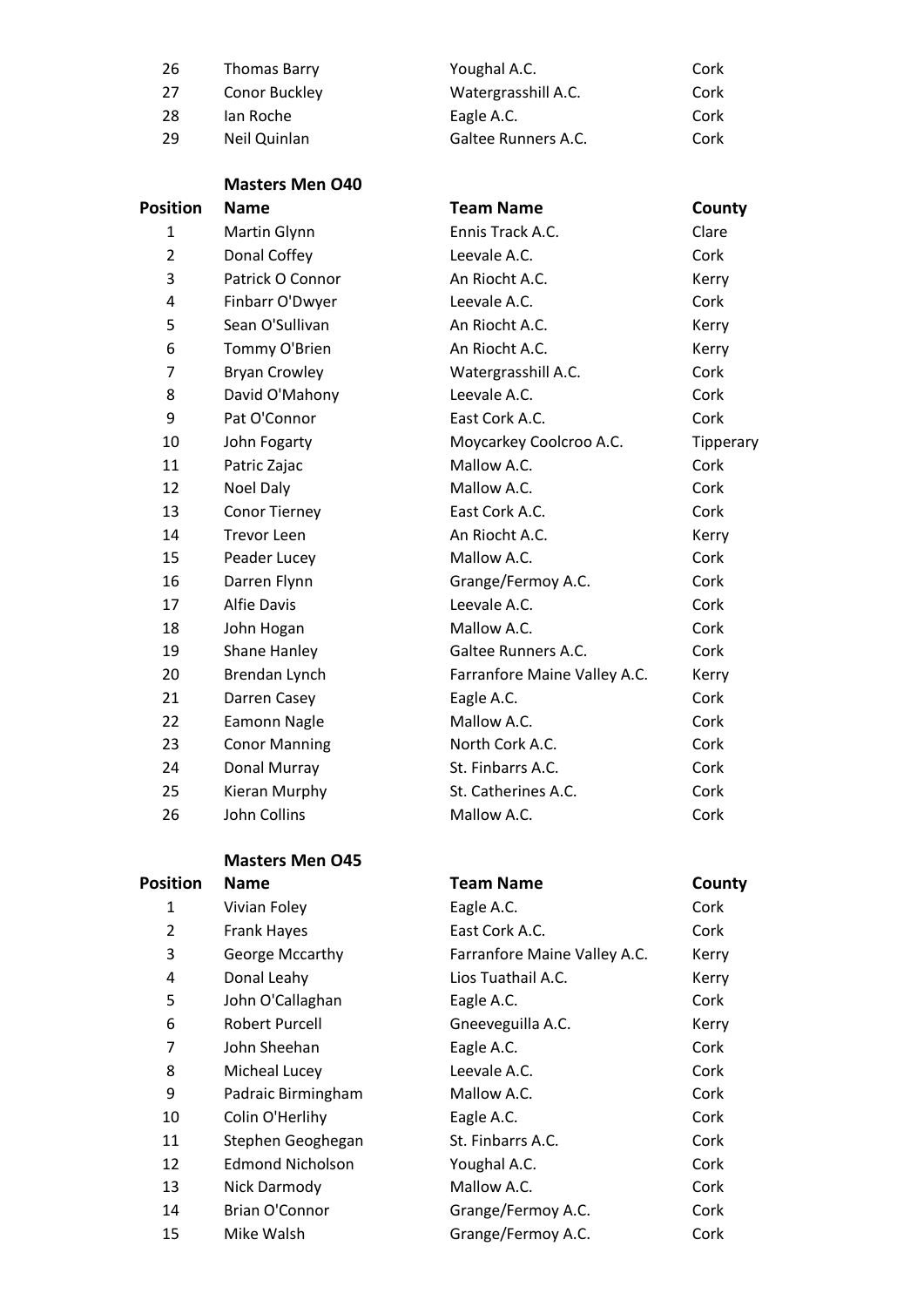| 16 | lan Murphy      | Youghal A.C.     | Cork  |
|----|-----------------|------------------|-------|
| 17 | Ruairi Egan     | Eagle A.C.       | Cork  |
| 18 | Barry Murphy    | Mallow A.C.      | Cork  |
| 19 | Feargal Mcgrath | Ennis Track A.C. | Clare |

|                | <b>Masters Men O50</b> |                               |           |
|----------------|------------------------|-------------------------------|-----------|
| Position       | <b>Name</b>            | <b>Team Name</b>              | County    |
| 1              | Dermot Hayes           | Dundrum A.C.                  | Tipperary |
| $\overline{2}$ | Tom Blackburn          | Mooreabbey Milers A.C.        | Tipperary |
| 3              | Donncha O'Mahony       | East Cork A.C.                | Cork      |
| 4              | James Ryan             | Dundrum A.C.                  | Tipperary |
| 5              | <b>Trevor White</b>    | St. Cronans A.C.              | Clare     |
| 6              | Ray Hahesy             | West Waterford A.C.           | Waterford |
| 7              | <b>Michael Dunford</b> | West Waterford A.C.           | Waterford |
| 8              | Johnny Murphy          | Ennis Track A.C.              | Clare     |
| 9              | Pat Morrissey          | Ennis Track A.C.              | Clare     |
| 10             | John O Gorman          | Kilmurray/Ibrick/N.Clare A.C. | Clare     |
| 11             | Paul Curley            | Youghal A.C.                  | Cork      |
| 12             | Padraig Sheehan        | Millstreet A.C.               | Cork      |
| 13             | Denis Mccarthy         | East Cork A.C.                | Cork      |
| 14             | Mike Hallahan          | Midleton A.C.                 | Cork      |
| 15             | Kieran Harte           | St. Catherines A.C.           | Cork      |
| 16             | <b>Barry Williams</b>  | Midleton A.C.                 | Cork      |
| 17             | Dave O'Regan           | St. Finbarrs A.C.             | Cork      |
| 18             | Denis Davern           | Galtee Runners A.C.           | Cork      |
| 19             | Denis Looney           | Eagle A.C.                    | Cork      |
| 20             | <b>Martin Tobin</b>    | West Waterford A.C.           | Waterford |

## **Masters Men O55**

| <b>Position</b> | <b>Name</b>       | <b>Team Name</b>       | County    |
|-----------------|-------------------|------------------------|-----------|
| 1               | Willie O'Donoghue | Mooreabbey Milers A.C. | Tipperary |
| 2               | Kevin Griffin     | An Riocht A.C.         | Kerry     |
| 3               | Ambrose Heagney   | Kilnaboy A.C.          | Clare     |
| 4               | Michael Clune     | Ennis Track A.C.       | Clare     |
| 5               | Michael Moore     | Dundrum A.C.           | Tipperary |
| 6               | Edmond O'Sullivan | Midleton A.C.          | Cork      |
| 7               | Edward O'Regan    | Youghal A.C.           | Cork      |
| 8               | Steve Chrysanthou | Eagle A.C.             | Cork      |
| 9               | Jimmy Doyle       | Ennis Track A.C.       | Clare     |
| 10              | Tony O'Brien      | St. Finbarrs A.C.      | Cork      |

| <b>Position</b> | <b>Name</b>      | <b>Team Name</b>              | County    |
|-----------------|------------------|-------------------------------|-----------|
| 1               | James Kenny      | Kilmurray/Ibrick/N.Clare A.C. | Clare     |
| 2               | Joe Gough        | West Waterford A.C.           | Waterford |
| 3               | Eamonn Mcevoy    | St. Finbarrs A.C.             | Cork      |
| 4               | Conor Flynn      | Ennis Track A.C.              | Clare     |
| 5               | Andrew O'Farrell | Eagle A.C.                    | Cork      |
| 6               | James Sexton     | Kilmurray/Ibrick/N.Clare A.C. | Clare     |

| Clare     |
|-----------|
| Waterforc |
| Cork      |
| Clare     |
| Cork      |
| Clare     |

### **Masters Men O65**

**Masters Men O60**